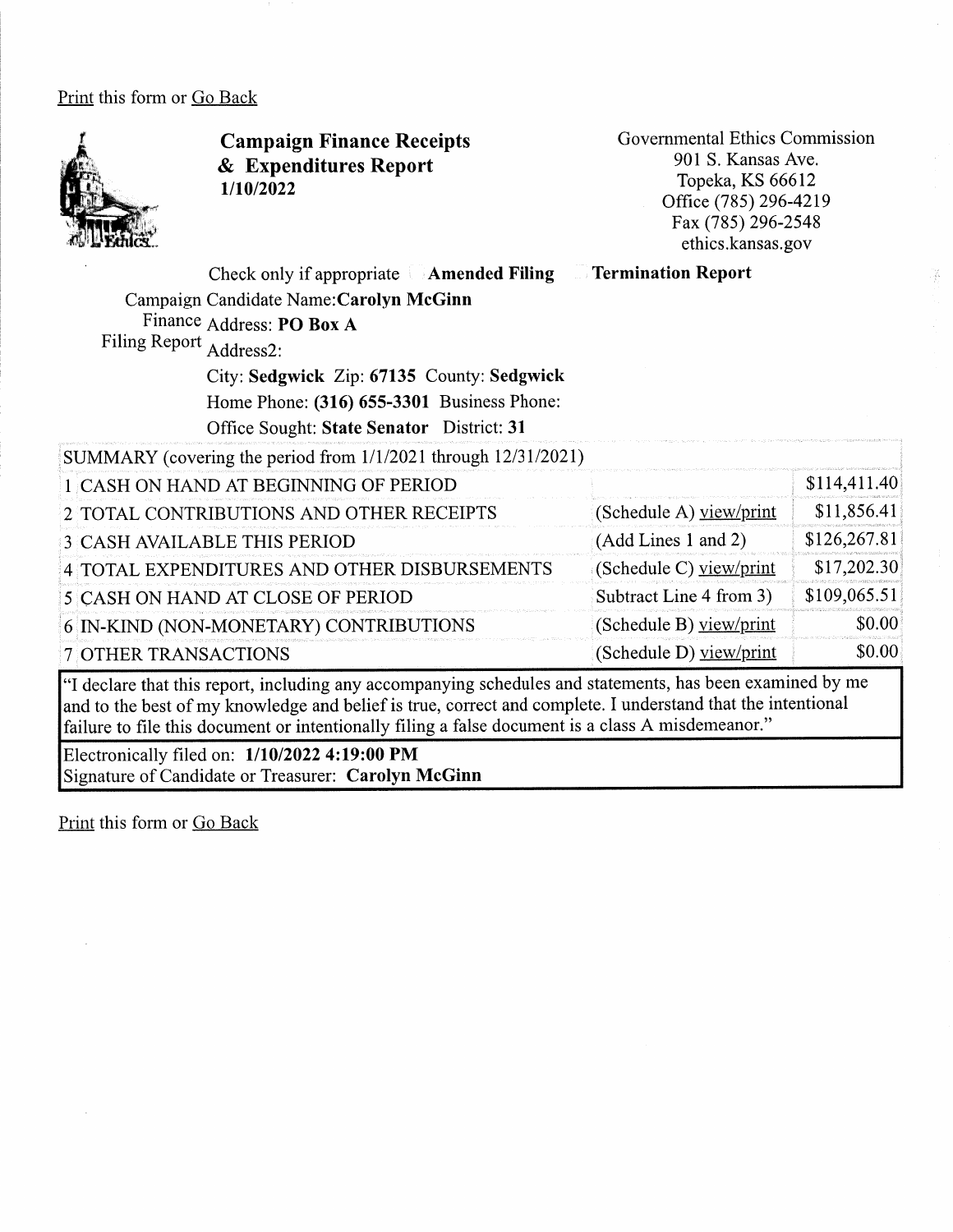### SCHEDULE A

# CONTRIBUTIONS AND OTHER RECEIPTS

Candidate: Carolyn McGinn

|          | <b>Name and Address</b><br>of Contributor                                                 | <b>Type of Payment</b>                | Occupation of                               | <b>Amount</b> |
|----------|-------------------------------------------------------------------------------------------|---------------------------------------|---------------------------------------------|---------------|
| Date     |                                                                                           | Cash, Check, Loan, E-<br>funds, Other | <b>Individual Giving</b><br>More Than \$150 |               |
| 12/31/21 | apac<br>PO Box 1605<br>Hutchinson KS 67504                                                | Check                                 |                                             | \$250.00      |
| 12/22/21 | Stray Dog Pac of Kansas<br>11460 Tomahawk Creek<br>PKWY Ste. 300<br>Leawood KS 66211      | Check                                 |                                             | \$200.00      |
| 12/22/21 | <b>BrightSpring Legacy Fund</b><br>657 S. Hurstbourne Pkwy<br>#267<br>Louisville KY 40222 | Check                                 |                                             | \$250.00      |
| 12/22/21 | BCS Design, Inc.<br>19930 W. 161st St.<br>Olathe KS 66062                                 | Check                                 |                                             | \$1,000.00]   |
| 12/22/21 | Kansas Rural Independent<br>Telecoms<br>PO Box 4799<br>Topeka KS 66604                    | Check                                 |                                             | \$500.00]     |
| 12/13/21 | <b>Kansas Contractors</b><br>Association<br>800 SW Jackson Ste. 100<br>Topeka KS 66612    | Check                                 |                                             | \$500.00      |
| 12/13/21 | Kansas Ophthalmologists<br>10 W Phillip Rd.<br>Vernon Hills IL 60061                      | Check                                 |                                             | \$250.00]     |
| 12/07/21 | KSPE Pro. Engineers<br>825 S. Kansas Ave. Ste. 500 Check<br>Topeka KS 66612               |                                       |                                             | \$250.00]     |
| 12/07/21 | One Gas, INC.<br>15 East Fifth Street<br>Tulsa OK 74103                                   | Check                                 |                                             | \$250.00]     |
| 12/07/21 | Cox Communications<br>901 S George Washinton<br>Blvd.<br>Wichita KS 67211                 | Check                                 | <b>Business</b>                             | \$500.00      |
| 11/30/21 | <b>CSG-Midwest Conference</b><br>1176 Avenue of the States<br>Lexington KY 40511          | Check                                 |                                             | \$1,656.41    |
| 11/19/21 | Lewis Legal News                                                                          | Check                                 |                                             | \$1,000.00    |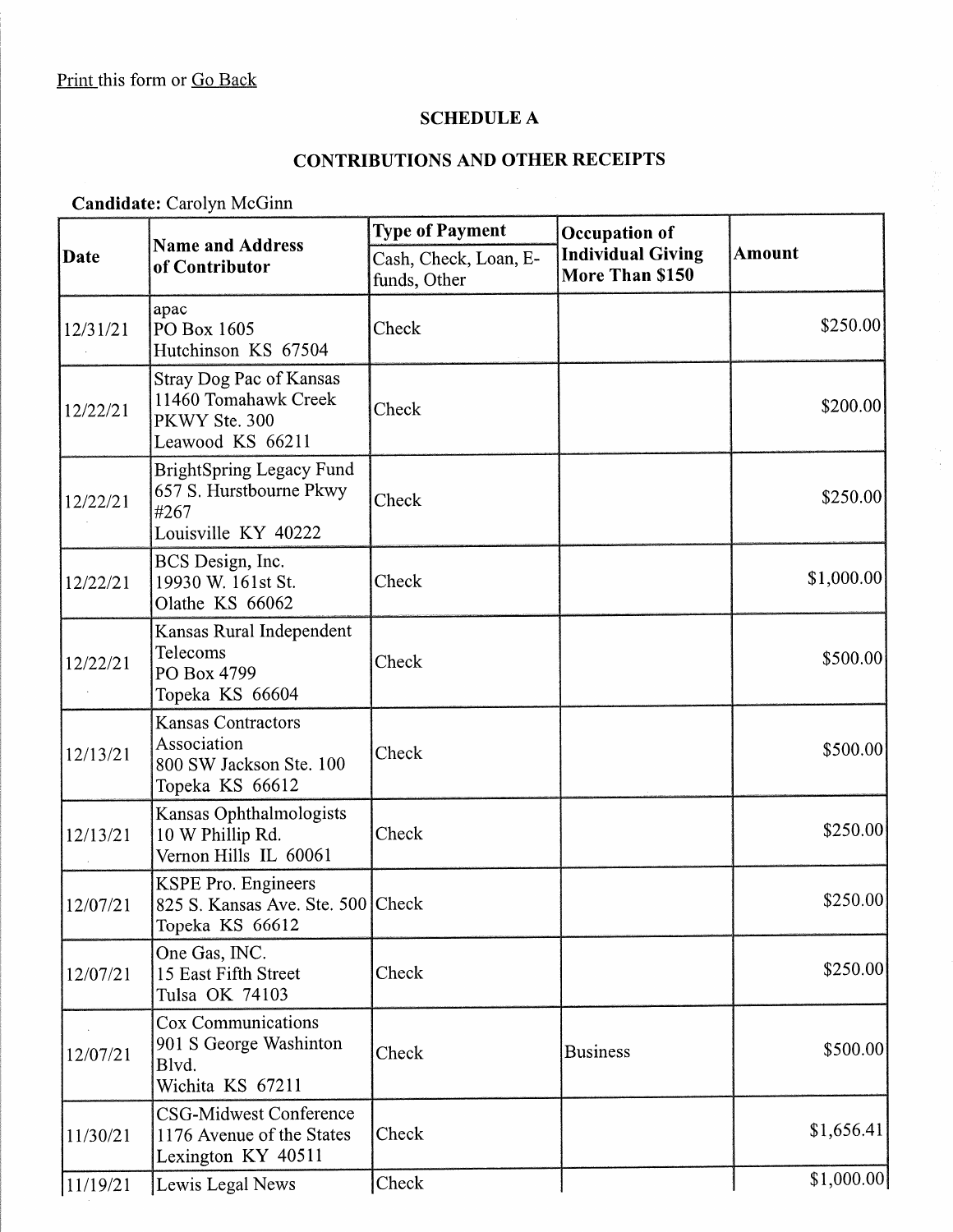|                                                | 1701 E Cedar<br>Olathe KS 66062                                                  |       |                       |             |
|------------------------------------------------|----------------------------------------------------------------------------------|-------|-----------------------|-------------|
| 11/19/21                                       | Warren Newcomer<br>520 SW 27th<br>Topeka KS 66611                                | Check | <b>Business Owner</b> | \$1,000.00] |
| 11/17/21                                       | <b>HCA Good Government</b><br>Fund<br>550 N. Hillside<br>Wichita KS 67214        | Check |                       | \$500.00    |
| 11/17/21                                       | <b>Blue Cross Blue Shield</b><br>1133 SW Topeka Blvd.<br>Topeka KS 66629         | Check |                       | \$500.00]   |
| 11/17/21                                       | Kansas Automobile Dealers<br>731 South Kansas Ave.<br>Topeka KS 66603            | Check |                       | \$250.00    |
| 11/12/21                                       | Comcast<br>1701 JFK Boulevard<br>Philadelphia PA 19103-<br>2838                  | Check |                       | \$500.00]   |
| 11/12/21                                       | Microsoft Corporation<br>3720 159th Ave. Northeast<br>bld.34<br>Redmond WA 98052 | Check |                       | \$400.00]   |
| 11/12/21                                       | <b>KHCA</b> Pac<br>1100 SW Gage<br>Topeka KS 66604                               | Check |                       | \$500.00    |
| 11/12/21                                       | Kansas Cable PAC<br>900 S. Kansas Ave. Ste.300<br>Topeka KS 66603                | Check |                       | \$500.00]   |
| 11/12/21                                       | Midwest Health<br>3024 SW Wanamaker<br>ste 300<br>Topeka KS 66614                | Check |                       | \$400.00]   |
| 10/25/21                                       | <b>Kansas Funeral Directors</b><br>1200 S. Kansas Ave.<br>Topeka KS 66612        | Check |                       | \$200.00    |
| 10/01/21                                       | Kansas Hospital<br>Association<br>215 S. E. 8th Ave.<br>Topeka KS 66603          | Check |                       | \$500.00    |
| Total Itemized Receipts for Period             |                                                                                  |       | \$11856.41            |             |
| Total Unitemized Contributions (\$50 or less)  |                                                                                  |       | \$0                   |             |
| Sale of Political Materials (Unitemized)       |                                                                                  |       | \$0                   |             |
| Total Contributions When Contributor Not Known |                                                                                  |       |                       | \$0\$       |
| TOTAL RECEIPTS THIS PERIOD                     |                                                                                  |       | \$11856.41            |             |

Print this form or Go Back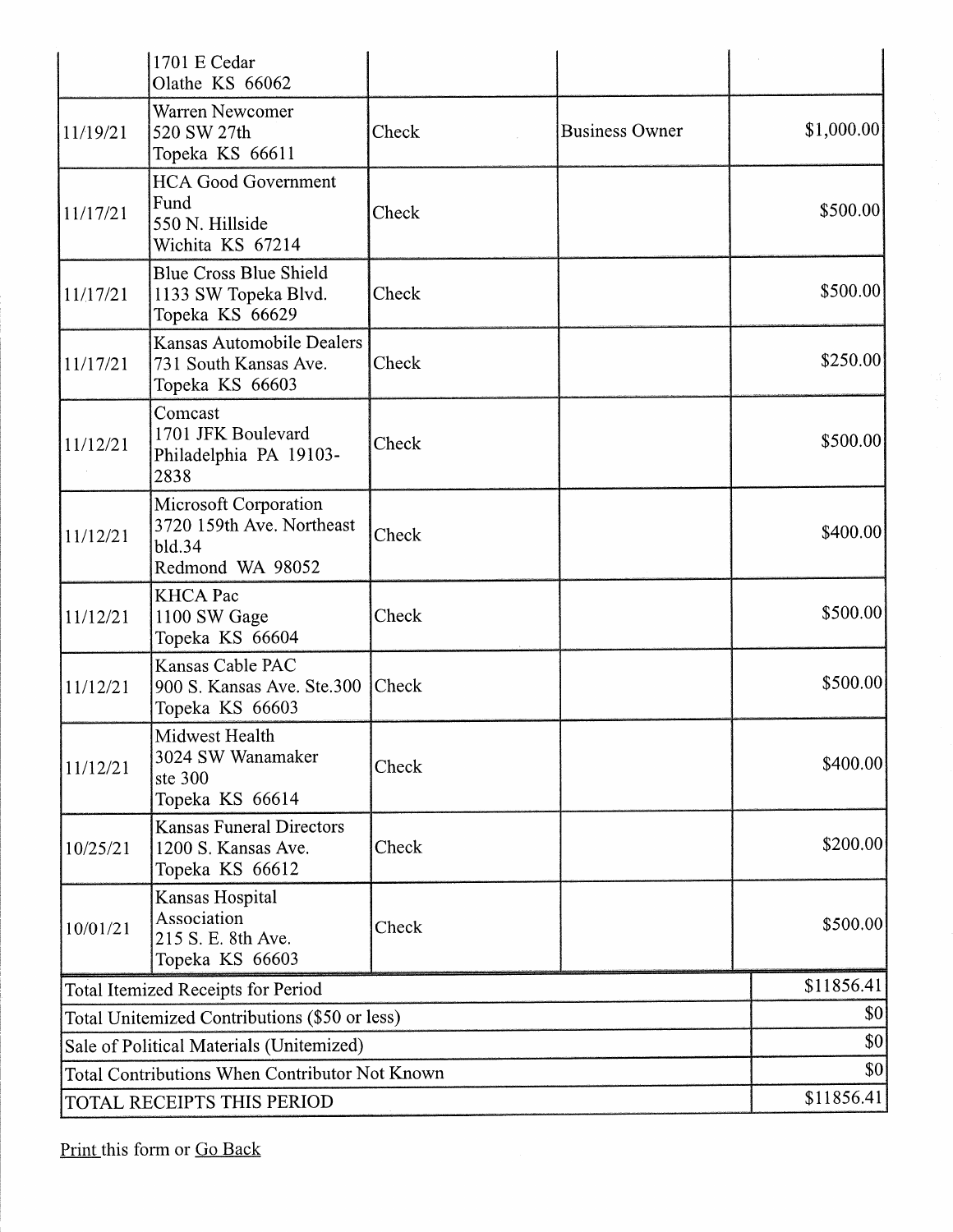$\sim$ 

### SCHEDULE C

# EXPENDITURES AND OTHER DISBURSEMENTS

### Candidate: Carolyn McGinn

| Date     | <b>Name and Address</b>                                                   | <b>Purpose of Expenditure</b><br>or Disbursement | Amount     |
|----------|---------------------------------------------------------------------------|--------------------------------------------------|------------|
| 12/21/21 | Hawver's Capitol Report<br>3823 SW Wood Drive<br>Topeka KS 66610          | Candidate (self) Newspaper                       | \$180.00   |
| 12/20/21 | <b>Record News</b><br>4690 Parallel Rd<br>Basehor KS 66007                | Newsletter mailer                                | \$7,724.62 |
| 11/30/21 | <b>US Post Office</b><br><b>Commercial Street</b><br>Sedgwick KS 67135    | Postage/Shipping                                 | \$58.00    |
| 11/30/21 | Valley Center Community<br>Foundation<br>PO Box<br>Valley Center KS 67147 | Donation/Contrib                                 | \$100.00   |
| 11/30/21 | The Kansan<br>PO Box 268<br>Newton KS 67114                               | Candidate (self) Newspaper                       | \$212.42   |
| 11/29/21 | <b>American Express</b><br>PO Box 650448<br>Dallas TX 75265-0448          | Electronic/Website Advertising<br>Newspaper      | \$491.31   |
| 11/17/21 | Park City Chamber<br>1941 East 61st St.<br>Park City KS 67219             | Candidate (self) Membership                      | \$25.00    |
| 11/02/21 | Porter Carswell and Rya<br>214 W. Main<br>Valley Center KS 67147          | Consultant accounting                            | \$825.00   |
| 10/25/21 | Ark Valley News<br><b>PO Box 120</b><br>Valley Center KS 67147            | Candidate (self) Newspaper                       | \$60.00    |
| 10/25/21 | <b>American Express</b><br>PO Box 650448<br>Dallas TX 75265-0448          | Electronic/Website Advertising<br>Newspaper      | \$321.00   |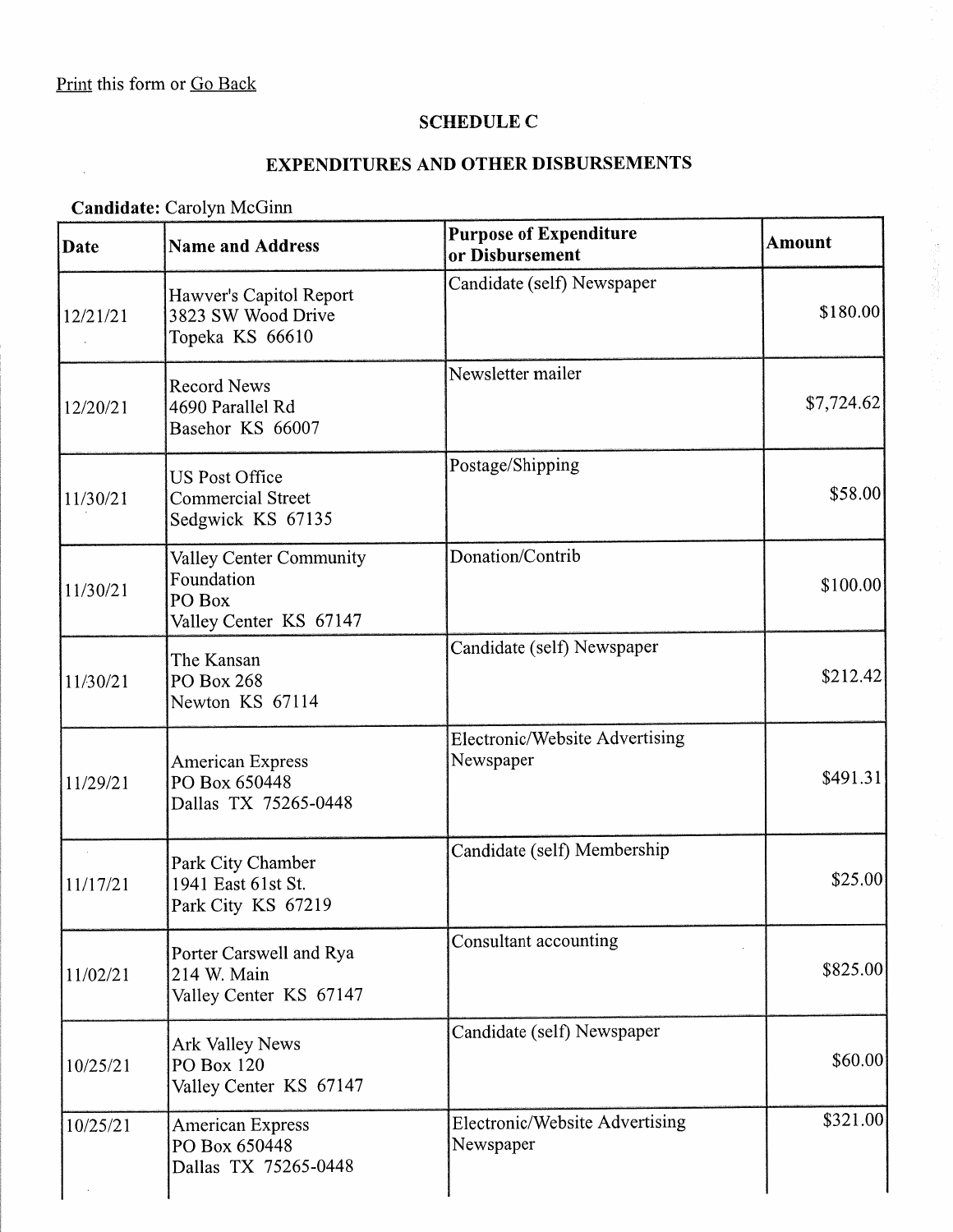| 10/06/21 | <b>Newton Chamber of Commerce</b><br>500 N. Main Ste.101<br>Newton KS 67114        | Candidate (self) misc                              | \$25.00    |
|----------|------------------------------------------------------------------------------------|----------------------------------------------------|------------|
| 09/30/21 | <b>American Express</b><br>PO Box 650448<br>Dallas TX 75265-0448                   | <b>Electronic/Website Advertising</b><br>Newspaper | \$298.98   |
| 09/01/21 | Valley Center Chamber<br>209 W Main St Suite B<br>Valley Center KS 67147           | Donation/Contrib fair fee                          | \$150.00   |
| 08/26/21 | <b>American Express</b><br>PO Box 650448<br>Dallas TX 75265-0448                   | Electronic/Website Advertising<br>Newspaper        | \$264.38   |
| 08/20/21 | <b>Hesston Chamber</b><br>115 E. Smith<br>PO Box 669<br>Hesston KS 67062           | Donation/Contrib Hole Sponsor                      | \$200.00   |
| 08/15/21 | Harvey County Casa<br>800 N. Main ste. 206<br>newton KS 67114                      | Donation/Contrib                                   | \$100.00]  |
| 07/21/21 | <b>American Express</b><br>PO Box 650448<br>Dallas TX 75265-0448                   | Candidate (self) CAG expense                       | \$1,974.07 |
| 07/16/21 | Noah Morgan<br>2928 SW 31st Ct.<br>Topeka KS 66614                                 | Candidate (self) CSG help and mileage              | \$1,042.00 |
| 07/07/21 | <b>Sand Creek Festival</b><br>Greg Hanson<br>1015 Grandview DR.<br>Newton KS 67114 | Donation/Contrib Sponsorship                       | \$250.00   |
| 06/29/21 | <b>American Express</b><br>PO Box 650448<br>Dallas TX 75265-0448                   | Electronic/Website Advertising<br>Newspaper        | \$242.88   |
| 06/24/21 | <b>Newton Rotary</b><br>PO Box<br>Newton KS 67114                                  | Candidate (self) Hole Sponsor                      | \$110.00   |
| 06/14/21 | <b>US Post Office</b>                                                              | Candidate (self) stamps                            | \$69.40]   |

 $\frac{1}{2}$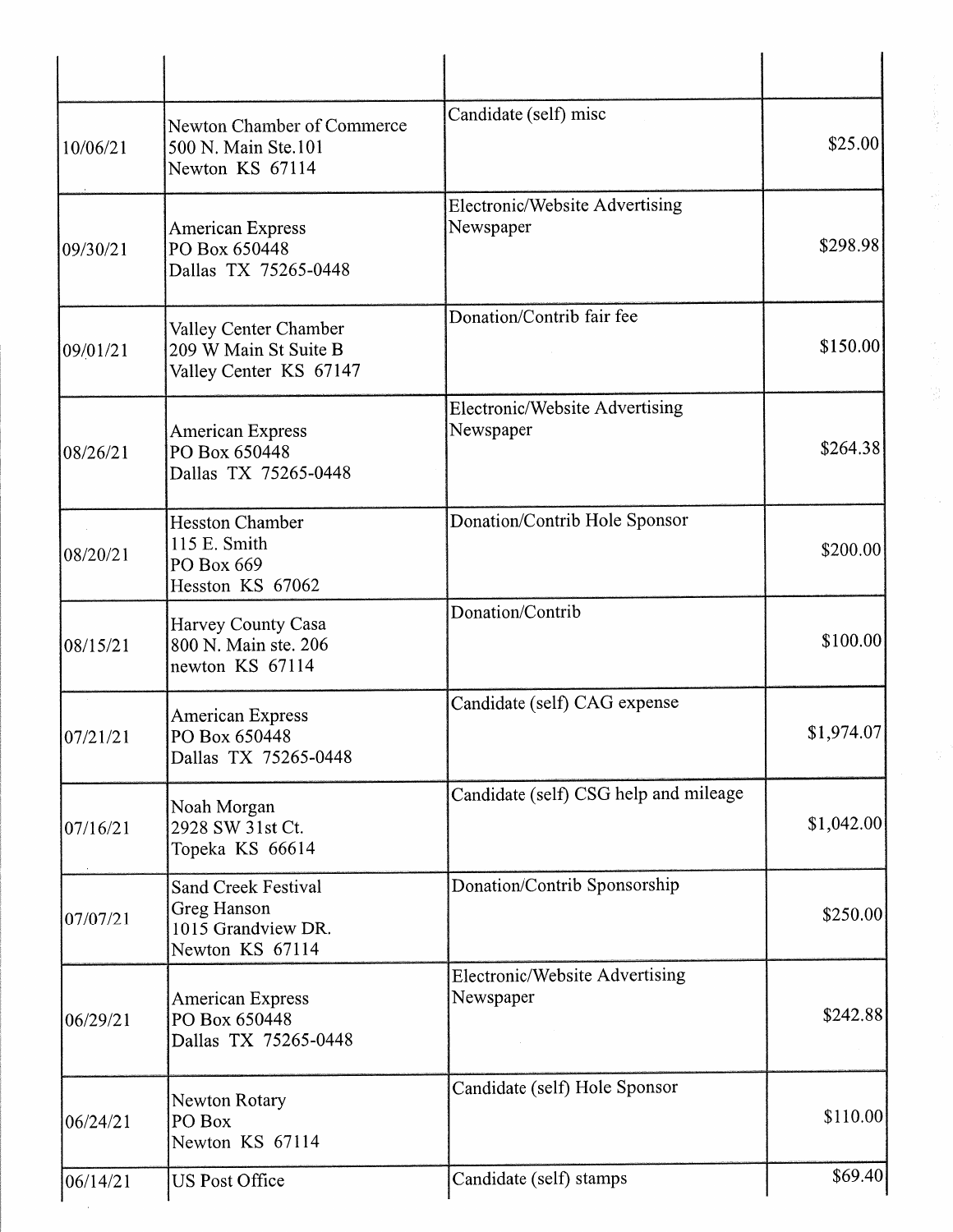|          | <b>Commercial Street</b><br>Sedgwick KS 67135                            |                                                                       |           |
|----------|--------------------------------------------------------------------------|-----------------------------------------------------------------------|-----------|
| 05/29/21 | Noah Morgan<br>2928 SW 31st Ct.<br>Topeka KS 66614                       | Candidate (self) office help                                          | \$151.00  |
| 05/29/21 | <b>Best Buy</b><br>PO Box 790441<br>St. Loius MO 63179                   | Electronics/Computers misc supplies                                   | \$33.38   |
| 05/29/21 | Newton Chamber of Commerce<br>500 N. Main Ste.101<br>Newton KS 67114     | Candidate (self) Membership                                           | \$93.00   |
| 05/28/21 | American Express<br>PO Box 650448<br>Dallas TX 75265-0448                | Electronic/Website Advertising<br>Newspaper                           | \$497.90  |
| 05/25/21 | Best Buy<br>PO Box 790441<br>St. Loius MO 63179                          | Candidate (self) supplies                                             | \$16.19   |
| 05/17/21 | Noah Morgan<br>2928 SW 31st Ct.<br>Topeka KS 66614                       | Candidate (self) office help                                          | \$170.00  |
| 04/23/21 | Noah Morgan<br>2928 SW 31st Ct.<br>Topeka KS 66614                       | Candidate (self) office help                                          | \$250.00] |
| 04/15/21 | Wichita Business Journal<br>121 N. Mead Suite 100<br>Wichita KS 67202    | Candidate (self) Newspaper                                            | \$145.13  |
| 04/15/21 | Newton Chamber of Commerce<br>500 N. Main Ste.101<br>Newton KS 67114     | Candidate (self) Hole Sponsor                                         | \$150.00  |
| 03/26/21 | <b>American Express</b><br>PO Box 650448<br>Dallas TX 75265-0448         | <b>Electronic/Website Advertising</b><br>newpapers and web assistance | \$208.32  |
| 03/24/21 | <b>Hesston Chamber</b><br>115 E. Smith<br>PO Box 669<br>Hesston KS 67062 | Candidate (self) Membership                                           | \$70.00   |
| 03/15/21 | Hawver's Capitol Report                                                  | Candidate (self) Newspaper                                            | \$180.00  |

 $\frac{1}{\sqrt{2}}\sum_{i=1}^{n} \frac{1}{\sqrt{2}}\left(\frac{1}{\sqrt{2}}\right)^2$